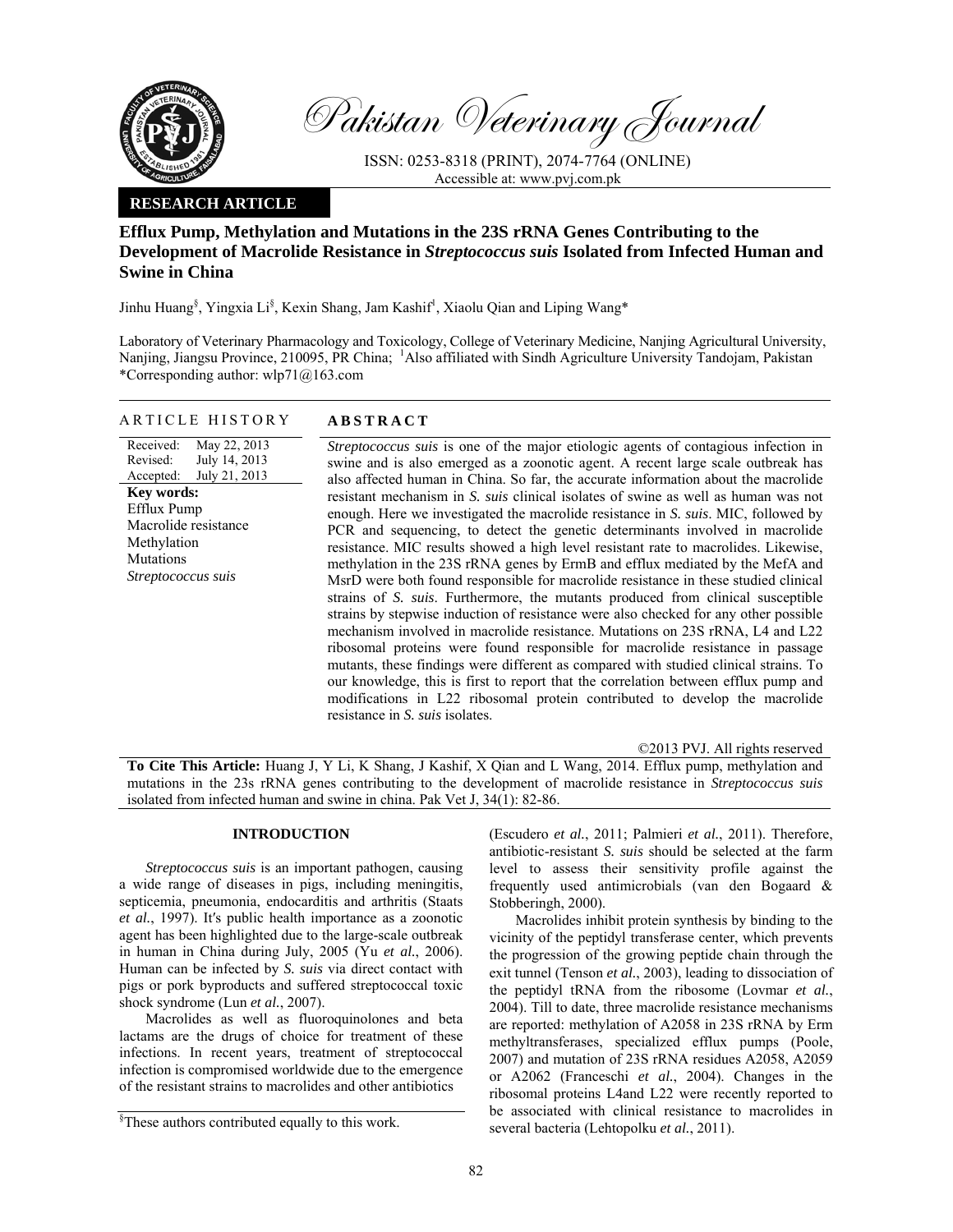In *Streptococcus suis*, methylation in the 23S rRNA genes by ErmB, efflux mediated by the MefA and MsrD pump and the mutations at ribosomal (23S rRNA, L4 and L22) in macrolide-resistant *S. suis* from clinical or laboratory-derived are rare. The aim of the study was to investigate the macrolide resistance mechanisms in clinical resistant strains and the *in vitro* development of macrolide resistance in selected mutants.

## **MATERIALS AND METHODS**

**Bacterial strains:** A total of 48 *Streptococcus suis* strains from human patients  $(n=7)$  and infected swine  $(n=41)$ collected from Sichuan and Jiangsu province of China, during 2005 to 2010 were used. 31 of the 48 isolates were type 2 and 17 were type 9. All the strains were stored in brain heart infusion broth (Difco, USA) containing 25% glycerol at -80°C.

*In vitro* **antimicrobial susceptibility and phenotype determination:** The MICs were determined by broth microdilution method described by Clinical and Laboratory Standards Institute (CLSI, 2010) and epidemiological cutoff values which are previously reported were used in this study (Martel *et al.*, 2001; Callens *et al.*, 2013). The two quality control strains *Staphylococcus aureus* ATCC 29213 and *Streptococcus pneumoniae* ATCC 49619 were included in duplicate in each batch tested. Antimicrobials used were: tylosin, azithromycin, erythromycin, penicillin, ampicillin and tetracycline. All macrolide-resistant strains were analyzed for their macrolide phenotypes by double disk method described for *Streptococcus pyogenes* according to the prior study (Seppala *et al.*, 1993).

**Selection of macrolide-resistant mutants by stepwise induction of antimicrobials:** Selection of macrolideresistant mutants was performed as previously described (Pereyre *et al.*, 2004). Four susceptible parental strains ZY05721, SS2-6, JR05730 and JDZ05802-1 were used to select the spontaneous mutants by independent serial transfers of each strain in Muller Hilton blood agar containing sub-inhibitory concentrations of each of the selected antibiotics. Erythromycin, azithromycin, tylosin were chosen as representatives of 14-, 15- and 16 membered macrolides. Mutants were determined to be of

**Table 1:** Primers used in this study

the same clonal type as that of the parental strains by PFGE. Genomic DNA was extracted and digested by *Sma*I enzyme as described previously (McEllistrem *et al.*, 2000).

**Determination of macrolide resistance mechanism:** A total of 16 erythromycin-resistant *S. suis* isolates collected in clinic and 12 mutants selected *in vitro* were analysed for the presence of *ermA*, *ermB*, *ermC*, *mefA*, *msrD*, *mphB*, 23S rRNA domain $V$ ,  $L_4$  and  $L_{22}$  resistance genes using a previously described PCR assay (Sutcliffe *et al.*, 1996; Tait-Kamradt *et al.*, 2000; Luthje & Schwarz, 2007; Achard *et al.*, 2008) with primers described in Table 1.

# **RESULTS**

**MICs and the macrolide phenotype of resistant** *S. suis***:**  Using the epidemiological cutoff values, low percentage of non-wild-type strains were seen to β-lactams penicillin (0%) and ampicillin (0%) but high percentage were seen to tetracycline (100%). 33.3% of the strains were nonwild-type to erythromycin and azithromycin. Acquired resistance was observed for tylosin and tilmicosin 27.1 %. The MIC results also showed that *S. suis* type 9 strains were more resistant than *S. suis* type 2. MIC<sub>50</sub>, MIC<sub>90</sub> and percentage of wild-type and non-wild type of eight antibiotics against 48 *S. suis* strains are given in Table 2.

In the double-disk test, 4 of 16 erythromycin-resistant isolates were assigned to the recently described M phenotype and 12 of the isolates had constitutive  $MLS_B$ resistance phenotype. All of the M phenotype isolates demonstrated lower MICs of 2-4 mg/L to erythromycin and azithromycin than those of  $\text{cMLS}_B$  isolates with MICs of 128->128 mg/L. Erythromycin and tylosin were used as selectors, their resistant mutants were produced which showed high MIC levels (Table 3).

**Macrolide resistance genes:** The *ermB* gene was found in 12 of the 16 macrolide resistant strains, *mefA*+*msrD* in 3 strains and *ermB*+*mefA*+*msrD* were only found in 1 isolates. Three strains containing *mefA* gene showed lower resistance level to erythromycin and azithromycin but susceptible to tylosin (Table 3). The *ermA*, *ermC* and *mphB* were not found in any of studied clinical strain of *S. suis*. There were no mutations in 23S rRNA domain V or

| Target genes     | Sequence                                                       | Tm (°C) | References                 |
|------------------|----------------------------------------------------------------|---------|----------------------------|
| ermA             | 5'-TCTAAAAAGCATGTAAAAGAA-3'<br>5'-CTTCGATAGTTTATTAATATTAGT-3'  | 50      | Sutcliffe et al. (1996)    |
| ermB             | 5'-GAAAAGGATCTCAACCAAA TA-3'<br>5'-AGTAACGGTACTTAAATTGTTTAC-3' | 57      | Sutcliffe et al. (1996)    |
| ermC             | 5'-TCAAAACATAATATAGATAAA-3'<br>5'-GCTAATATTGTTTAAATCGTCAAT-3'  | 50      | Sutcliffe et al. (1996)    |
| mefA             | 5'-A GTATCATTAATCACTAGTGC-3'<br>5'-TTCTTCTGGTACTAAAAGTGG -3'   | 57      | Sutcliffe et al. (1996)    |
| msrD             | 5'-CCTTATCGGCACAGGTTCAT-3'<br>5'-GCCTTCCGGAGCTCCTACTT-3'       | 50      | Luthje, et al. (2007)      |
| mphB             | 5'-TGCTAGGTACCCTGGATGG-3'<br>5'-AATAGGTACCATAGTGGTAGG-3'       | 50      | Achard et al. (2008)       |
| L4               | 5'-AAATCAGCAGTTAAAGCTGG-3'<br>5'-GAGCTTTCAGTGATGACAGG-3'       | 55      | Tait-Kamradt et al. (2000) |
| L22              | 5'-GCAGACGACAAGAAAACACG-3'<br>5'-ATTGGATGTACTTTTTGACC-3'       | 55      | Tait-Kamradt et al. (2000) |
| 23S rRNA domainV | 5'-CGGCGGCCGTAACTATAACG-3'<br>5'-TTGGATAAGTCCTCGAGCTATTAG-3    | 55      | Tait-Kamradt et al. (2000) |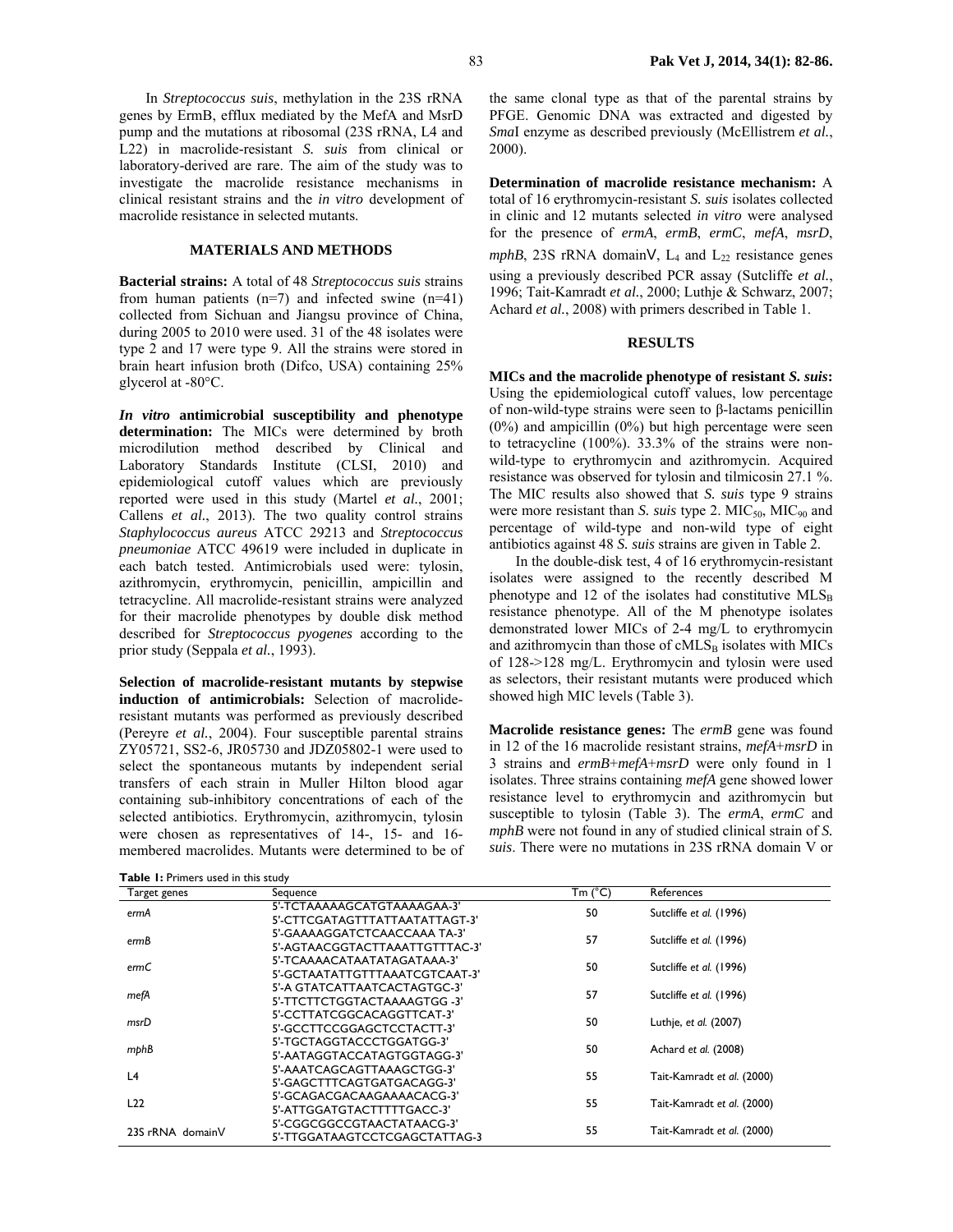**Table 2:** MICs and percentage of wild-type and non-wild type of eight drugs for *S. suis* strains from clinically diseased pigs and human

| Antibiotics                                                      | Epidemiological       | Wild type |               | Non-wild type |                                                                                                                                                                                                                                           | $MIC50/(mg L^{-1})$ | $MIC90/(mg L-1)$                                                                                                                           |
|------------------------------------------------------------------|-----------------------|-----------|---------------|---------------|-------------------------------------------------------------------------------------------------------------------------------------------------------------------------------------------------------------------------------------------|---------------------|--------------------------------------------------------------------------------------------------------------------------------------------|
|                                                                  | Interpretive Criteria | No.       | $\mathsf{o}/$ | No.           | $\mathsf{o}$<br>$\sqrt{2}$                                                                                                                                                                                                                |                     |                                                                                                                                            |
| Erythromycin <sup>a</sup>                                        | 0.12                  | 32        | 66.7          | 16            | 33.3                                                                                                                                                                                                                                      | < 0.0039            | >128                                                                                                                                       |
| Azithromycin <sup>b</sup>                                        |                       | 32        | 66.7          | ۱6            | 33.3                                                                                                                                                                                                                                      | < 0.0039            | 128                                                                                                                                        |
| Tylosin <sup>a</sup>                                             | 2-4                   | 35        | 72.9          | 13            | 27.1                                                                                                                                                                                                                                      | 0.0125              | >128                                                                                                                                       |
| Tilmicosin <sup>a</sup>                                          | 16                    | 35        | 72.9          | ۱3            | 27.1                                                                                                                                                                                                                                      | 0.0156              | 1024                                                                                                                                       |
| Penicillin <sup>b</sup>                                          | 0.25                  | 48        | 100           |               |                                                                                                                                                                                                                                           | < 0.0039            | 0.0156                                                                                                                                     |
| Ampicillin <sup>a</sup>                                          | 0.25                  | 48        | 100           |               |                                                                                                                                                                                                                                           | 0.0078              | 0.03125                                                                                                                                    |
| Tetracycline <sup>a</sup><br>The contract of the contract of the | 0.25<br>$\mathbf{A}$  |           |               | 48            | 100<br>$\mathcal{A}$ and the set of the set of the set of the set of the set of the set of the set of the set of the set of the set of the set of the set of the set of the set of the set of the set of the set of the set of the set of | 128                 | 128<br>$\mathbf{M}$ and $\mathbf{M}$ and $\mathbf{M}$ and $\mathbf{M}$ and $\mathbf{M}$ and $\mathbf{M}$ and $\mathbf{M}$ and $\mathbf{M}$ |

The percentage of wild type (WT) and non-wild type (non-WT) is provided based on epidemiological cutoff values. Wild type describes isolates with MICs below the epidemiological cutoff value. Non-wild type describes isolates with MICs above the epidemiological cutoff value.

| <b>Table 3:</b> MICs results of acquired macrolide-resistant and parental strains |
|-----------------------------------------------------------------------------------|
|-----------------------------------------------------------------------------------|

| <b>Strains</b>               | Erythromycin | par critari coranic<br>Azithromycin | Tylosin    | Penicillin | Ampicillin | Tetracycline |
|------------------------------|--------------|-------------------------------------|------------|------------|------------|--------------|
| ZY05721                      | < 0.001      | < 0.001                             | 0.0039     | < 0.001    | 0.0039     | 16           |
| SS2-6                        | < 0.001      | < 0.001                             | 0.0625     | < 0.001    | 0.0039     | 64           |
| JR05730                      | < 0.001      | < 0.001                             | 0.25       | 0.0078     | 0.0039     | 128          |
| IDZ05802-I                   | < 0.001      | < 0.001                             | 0.0078     | 0.0019     | 0.0039     | 64           |
| ERY- ZY05721ª                | $\geq$ 256   | $\geq$ 256                          | 128        | < 0.001    | 0.0039     | 32           |
| ERY-SS2-6 <sup>a</sup>       | $\geq$   28  | $\geq$ 256                          | 128        | < 0.001    | 0.0039     | 64           |
| ERY- JR05730 <sup>a</sup>    | $\geq$ 256   | $\geq$ 256                          | 128        | 0.0019     | 0.0039     | 128          |
| ERY- JDZ05802-1 <sup>a</sup> | $\geq$ 256   | $\geq$ 256                          | $\geq$ 128 | 0.0625     | 0.0625     | 128          |
| AZI-ZY05721 <sup>b</sup>     | 16           | 16                                  | 8          | < 0.001    | 0.0039     | 32           |
| $AZI-SS2-6b$                 | $\geq$   28  | $\geq$ 256                          | 256        | < 0.001    | 0.0039     | 64           |
| AZI- JR05730 <sup>b</sup>    | 32           | 64                                  | $\geq$ 128 | 0.0156     | 0.0156     | 128          |
| AZI- JDZ05802-1b             | 64           | 128                                 | $\geq$ 128 | 0.0156     | 0.03125    | 64           |
| TYL-ZY0572c                  | $\geq$   28  | 256                                 | $\geq$ 256 | < 0.001    | 0.0039     | 32           |
| TYL-SS2-6c                   | $\geq$   28  | 256                                 | $\geq$ 128 | < 0.001    | 0.0039     | 128          |
| <b>TYL- JR05730°</b>         | $\geq$ 256   | $\geq$ 256                          | $\geq$ 128 | 0.03125    | 0.0625     | 128          |
| TYL- IDZ05802-1°             | $\geq$ 256   | $\geq$ 256                          | $\geq$ 128 | 0.03125    | 0.0625     | 64           |

a: strains induced by erythromycin; b: strains induced by azithromycin; c: strains induced by tylosin

L4 and L22 ribosomal protein genes in all resistant strains isolated from clinic and the connection between macrolide resistant genes and macrolides resistance in clinical *S. suis*  strains is shown in Table 4. The results showed that the most important mechanisms of macrolide resistance in studied clinic strains were the *ermB*, *mefA* and *msrD* genes, but not due to the mutations in domain of the 23S rRNA, L4 and L22 ribosomal protein genes. However, no *erm* methylase genes (*ermA, ermB and ermC*) or efflux genes (*mefA* and *msrD*) was found in the mutants selected *in vitro* by erythromycin, azithromycin and tylosin.

**Mutations of 23S rRNA, L4 and L22 ribosomal proteins contributing to macrolides resistance in mutants but not in clinical strains:** Analysis of the DNA sequences encoding 23S rRNA domain V, L4 and L22 ribosomal protein revealed strain-to-strain variations in 23S rRNA sequence among susceptible isolates between *S. suis* type 2 and 9 at T2159G and C2135T. Whereas, no changes in resistant strains isolated from clinic were found.

Sequence analysis of domain of the 23S rRNA, L4 and L22 ribosomal protein genes of macrolide-resistant *S. suis* mutants and their macrolide-susceptible parent strains were compared and the changes in laboratory-derived mutants could be detected in the peptidyl transferase region with domainof the 23S rRNA, L4 and L22 in mutants selected by erythromycin, azithromycin and tylosin (Table 5). Moreover, the resistance induced strains against tested antimicrobials showed different mutations and the increased MIC was recorded in those strains as shown in table 5.

**Correlation between efflux pump and modifications in L22 in conferring macrolide resistance:** All the resistant strains (including clinical strains with *mefA/msrD* and labderived strains) were subjected to detect the efflux by determination of MIC at presence of reserpine. The MICs of erythromycin and azithromycin against clinical strains YY060816, NJ-2, NJ-3 and NJ-5, which harbor *mefA/msrD* efflux gene, were decreased at the presence of reserpine. However, reserpine had no effect on the MICs of macrolide against the resistant strains with *ermB* (Table 6). In two mutants selected by tylosin which were with three amino acids (Pro-Thr-Leu) deletion from codon 84 to 86 together with mutation at codon 87 (Lys to Glu), 20 mg/L reserpine sharply lowered the MICs for erythromycin, azithromycin and tylosin (Table 5). Therefore, drug efflux plays a significant role in determining the macrolide resistance of both strains.

#### **DISCUSSION**

This study found that *S. suis* strains isolated from clinic commonly were resistant to macrolide due to presence of *ermB* group of genes contributing to cMLS phenotype. While, some strains were resistant due to *MefA* efflux related to 14- and 15-macrolides resistance and we found that the *ermB* is predominant among erythromycin-resistant *S. suis* strains in China. Nevertheless, mutations at the residues in domain V of 23S rRNA, L4 and L22 have been noted to confer macrolide antibiotics resistance in some clinical strains of *S. pneumoniae* (Wierzbowski *et al.*, 2007), *S. pyogenes*  (Jalava *et al.*, 2004) and *N. gonorrhoeae* (Chisholm *et al.*, 2010). These mutations in clinical strains have been mapped to the peptidyl transferase key region, specifically, G2057, A2058, A2059 or C2611 in the *E. coli* numbering scheme.

It is also documented that single site mutations at A2058, A2059, and the neighboring base-pair C2611- G2057 reduce the ability of the drug to interact with and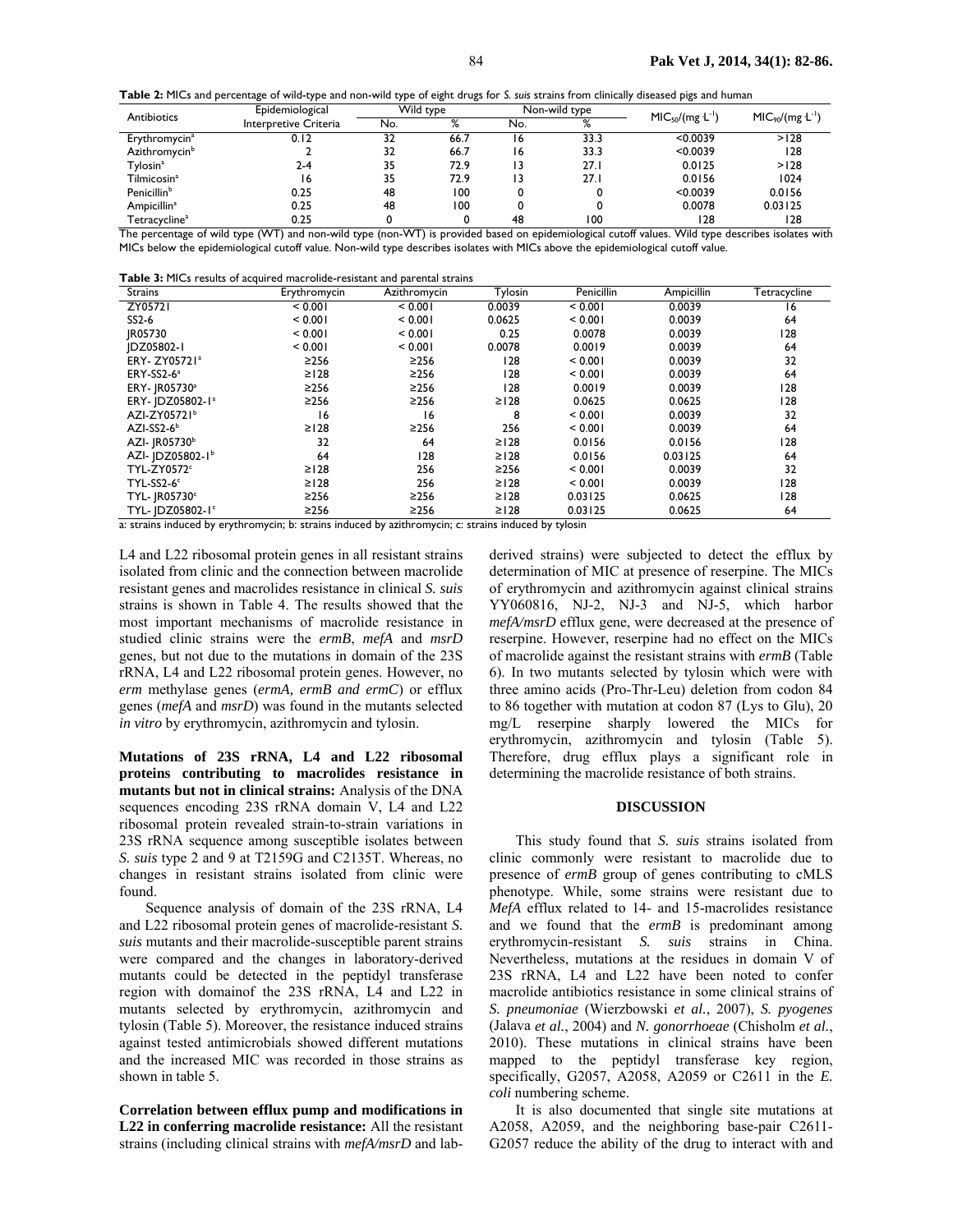**Table 4:** MIC distribution of macrolide resistant strains isolated from clinic

|                                                                            |              |            |              |              | No. of isolates with MIC (mg $L^{-1}$ ) |          |         |            |              |
|----------------------------------------------------------------------------|--------------|------------|--------------|--------------|-----------------------------------------|----------|---------|------------|--------------|
| Gene type (no.)                                                            | Erythromycin |            |              | Azithromycin |                                         |          | Tylosin |            |              |
|                                                                            | ≤0.25        | $0.5 - 32$ | $64 - > 128$ | ≤0.25        | $0.5 - 32$                              | 64 > 128 | ≤0.25   | $0.5 - 32$ | $64 - > 128$ |
| erm $B(12)$                                                                |              |            |              |              |                                         |          |         |            |              |
| $mefA + msrD(4)$                                                           |              |            |              |              |                                         |          |         |            |              |
| $ermB + mefA + msrD(1)$                                                    |              |            |              |              |                                         |          |         |            |              |
| $N^a$ (32)                                                                 |              |            |              | 32           |                                         |          | 32      |            |              |
| <sup>a</sup> Neither ermB nor mefA and msrD was detected in these strains. |              |            |              |              |                                         |          |         |            |              |

**Table 5:** Mutations and MICs data for the clinical isolates and laboratory-derived mutants

| Isolate No.                                | 23S rRNA <sup>d</sup> | L4                       | L22                                         | $MIC (mg L-1)$ |            |            |                 |             |                               |
|--------------------------------------------|-----------------------|--------------------------|---------------------------------------------|----------------|------------|------------|-----------------|-------------|-------------------------------|
|                                            |                       |                          |                                             | Ery            | Ery+Res    | Azi        | Azi+Res         | Tyl         | Tyl+Res                       |
| ZY05721                                    |                       |                          |                                             | < 0.001        | < 0.001    | < 0.001    | < 0.001         | 0.0039      | 0.0039                        |
| SS2-6                                      |                       |                          |                                             | < 0.001        | < 0.001    | < 0.001    | < 0.001         | 0.0039      | 0.0039                        |
| IR05730                                    |                       |                          |                                             | < 0.001        | < 0.001    | < 0.001    | < 0.001         | 0.0625      | 0.0625                        |
| IDZ05802-I                                 |                       |                          |                                             | < 0.001        | < 0.001    | < 0.001    | < 0.001         | < 0.001     | < 0.001                       |
| ERY- ZY05721 <sup>ª</sup>                  | A2059G                |                          |                                             | $\geq$ 256     | $\geq$ 256 | $\geq$ 256 | ≥256            | 128         | 128                           |
| ERY-SS2-6 <sup>a</sup>                     | A2059G                | Q67R; R72G               | G95D: A97V                                  | $\geq$   28    | $\geq$ 128 | 128        | 128             | 128         | 128                           |
| ERY- JR05730 <sup>a</sup>                  | A2059G                |                          |                                             | $\geq$ 256     | $\geq$ 256 | $\geq$ 256 | ≥256            | $\geq$   28 | $\geq$   28                   |
| ERY-   DZ05802-1 <sup>a</sup>              | G2057A                |                          |                                             | $\geq$ 256     | $\geq$ 256 | $\geq$ 256 | $\geq$ 256      | $\geq$   28 | $\geq$   28                   |
| AZI-ZY05721 <sup>b</sup>                   | A2059C                | $Ins_{67}SQ_{68}$ ; A73T |                                             | 16             | 16         | 16         | 16              | 8           |                               |
| $AZI-SS2-6b$                               | A2058G                | K68T                     |                                             | $\geq$   28    | $\geq$ 128 | 256        | 256             | $\geq$ 256  | $\geq$ 256                    |
| AZI- JR05730 <sup>b</sup>                  | C2611A                | <b>K68T</b>              |                                             | 64             | 64         | 64         | 64              | $\geq$   28 | $\geq$   28                   |
| AZI-JDZ05802-1 <sup>b</sup>                | A2059C                | $Ins_{68}WRQK_{69}$      |                                             | 128            | 128        | 128        | 128             | $\geq$   28 | $\geq$   28                   |
| TYL-ZY05721c                               | A2062C                |                          |                                             | $\geq$   28    | $\geq$ 128 | 256        | 256             | $\geq$ 256  | $\geq$ 256                    |
| TYL-SS2-6c                                 | A2062C                |                          |                                             | $\geq$   28    | $\geq$ 128 | 256        | 256             | $\geq$ 128  | $\geq$   28                   |
| TYL- JR05730 <sup>c</sup>                  | A2058T                |                          | Del <sub>84</sub> PTL <sub>86</sub> ; K 87Q | $\geq$ 256     | 16         | $\geq$ 256 | 32              | $\geq$   28 | 8                             |
| TYL-IDZ05802-1 <sup>c</sup>                | A2058T                |                          | Del <sub>84</sub> PTL <sub>86</sub> ; K 87Q | $\geq$ 256     | 64         | $\geq$ 256 | 16              | $\geq$   28 | 16                            |
| Resistant strains induced by erythromycin; |                       |                          | <sup>b</sup> Resistant strains induced by   | azithromycin;  | Resistant  |            | strains induced | by tylosin; | <sup>d</sup> Escherichia coli |

*Escherichia coli* numbering; "-"means unchanged

**Table 6:** MICs of macrolides against the clinical strains (*mefA/msrD*) with and without of reserpine

| <b>Strains</b> | $MIC (mg L-1)$ |         |     |         |      |         |  |  |
|----------------|----------------|---------|-----|---------|------|---------|--|--|
|                | Erv            | Ery+Res | Azi | Azi+Res | Tyl  | Tyl+Res |  |  |
| YY060816       | 64             | 8       | 16  |         | 512  | 512     |  |  |
| $NI-2$         |                | 0.25    |     | 0.25    | 0.5  | 0.5     |  |  |
| $NI-3$         |                | ≤0.125  |     | 0.5     | 0.25 | 0.25    |  |  |
| $NI-5$         |                | 0.5     |     | 0.5     | 0.5  | 0.5     |  |  |

inhibit ribosomes, thereby confer resistance towards different macrolides (Poulsen *et al.*, 2000). Likewise, the ribosomal changes at 2057, 2058, 2059 and 2062 of 23S rRNA were very common in these mutants selected *in vitro*. Whereas, one passage-derived mutant selected by azithromycin had change at C2611. The conversion of C2611A is described for the first time for the *S. suis*  mutant, but, these mutants did not contain any known mechanism of resistance described for clinical strains, namely, rRNA methylases, efflux genes, esterases, or phosphorylases and our findings are similar with Tait-Kamradt *et al.*(2000). In the past, mutations on L4 residues 62–67 and L22 residues 88–93 were reported (Diner & Hayes, 2009), but this study reports mutation on L4 and L22 associated with azithromycin resistance was found first time in *S. suis* isolates in China. Previously the mutations on L4 and L22 were detected in wild type *E. coli* (Diner & Hayes, 2009), but here we found these mutations in *S. suis* therefore the results strongly suggest that the L4 and L22 alleles are sufficient to confer macrolide resistance. A variety of L4 and L22 tentacle mutations have also been identified in clinically relevant species of bacteria, including *Haemophilus influenzae*, *Streptococcus pyogenes* and *S. pneumoniae* (Franceschi *et al.*, 2004). Almost any perturbation of the L4 and L22 loops is sufficient to modulate or interfere with antibiotic binding. This appears to be the case for L4 Lys63, whose side-chain amino group coordinates the 2′-hydroxyl of A2060 and the phosphate of G2061 in 23S rRNA. Mutation of L4 Lys63 to almost any other residue is predicted to disrupt this coordination may possibly change the conformation of residues A2058 and A2059. Furthermore, the insertions consist of 4 direct repeats of the amino acids sequence at position of 63 and 64 in our isolates were reported in *E. coli* (Zaman *et al.*, 2007), suggesting that these insertions are formed by 'slippage' during DNA replication or repair rather than by homologous recombination and the large insertion mutations in L4 have a tendency to revert to wild-type in the absence of antibiotic in order to avoid the high fitness cost of maintaining resistance mutations.

Salient findings in this study are that L22 ∆PTL mutation at position of 84 to 86 appears to reduce the intracellular concentration of macrolides, which could be reversed by reserpine. Moore & Sauer.(2008) reported that ∆MKR mutation of L22 might link with translational changes of certain mRNAs by reducing programmed ribosome stalling and affect macrolide efflux (AcrAB) in *E. coli*. Moreover, synergistic relationships between L22 mediated antibiotic resistance and efflux systems have been reported in strains of *Haemophilus* and *Campylobacter* (Peric *et al.*, 2004; Cagliero *et al.*, 2006). Thus, the correlation between L22 function and drug efflux seems to be highly conserved. Although Grampositive strains lack AcrAB-mediated efflux systems, they do contain numerous membrane transporters capable of transporting a wide variety of compounds by reviewing the genomes reported in Genbank. Up to now, only Smr and SatAB efflux were reported to be related with fluroquinolone resistance and *mefA/msrD* related with macrolide resistance in *S. suis*. The genetic control of new macrolide efflux in *S. suis* is the subject of continuing studies.